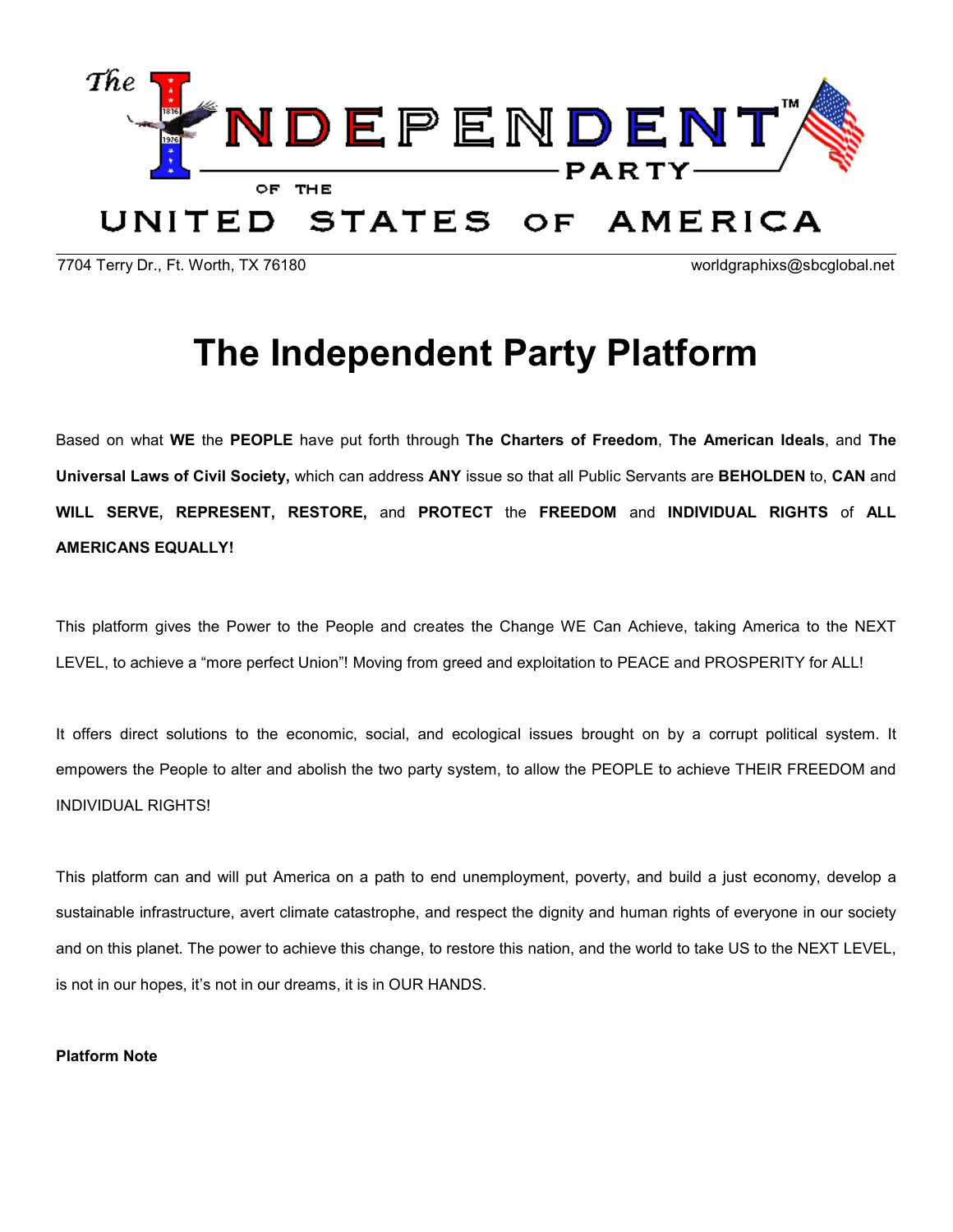As a Party our "platform" of what as Public Servants WE will do or support is NOT based on our PERSONAL beliefs but rather it is based on what PUBLIC POLICY would be so that all Public Servants SERVE, REPRESENT, RESTORE, and PROTECT the FREEDOM and INDIVIDUAL RIGHTS of ALL Americans Equally!

This is the purpose of a Public Servant to protect the RIGHTS of the PEOPLE over the wants of the Majority, and the needs of the States! These are the policies on the issues that as a Public Servant we will have and are not all inclusive and of course the final details in REALITY will be addressed according to the NEEDS of the PEOPLE, who ARE the NATION as they are when we take office!

## The Charters of Freedom (The Founding Documents)

The Charters of Freedom (The Founding Documents) of this great nation are the guide to protect the FREEDOM and INDIVIDUAL RIGHTS of ALL Americans! These documents are the basis of the American Ideals! The Declaration of Independence, Articles of Confederation, Constitution of the United States, Bill of Rights, and Amendments are not subject to interpretation or perversion but ONLY to translation and application. They provide the basis and supreme authority from which all civil society is derived. They are only to be changed by the will of the people by using the ratification process and not by any party in power. These documents shall not be infringed upon and shall be defended at all costs. WE will work to restore the freedom and individual rights to the American Ideal as intended by The Founders and under no circumstance shall WE support any law that infringes upon the Declaration of Independence, Articles of Confederation, Constitution of the United States, Bill of Rights, Amendments, or the American Ideal! WE the PEOPLE created these documents to PROTECT US and for US to maintain OUR POWER and CONTROL over the "government" WE created to SERVE US!

#### The American Ideals

Here are Four Ideals that can be used to address any issue, test any policy, or pass any law. They ensure that the rights of every Citizen rights are protected equally:

- 1. A person can BELIEVE in whatever they want to believe in.
- 2. A person can EXPRESS that belief.
- 3. A person can PRACTICE that belief on themselves.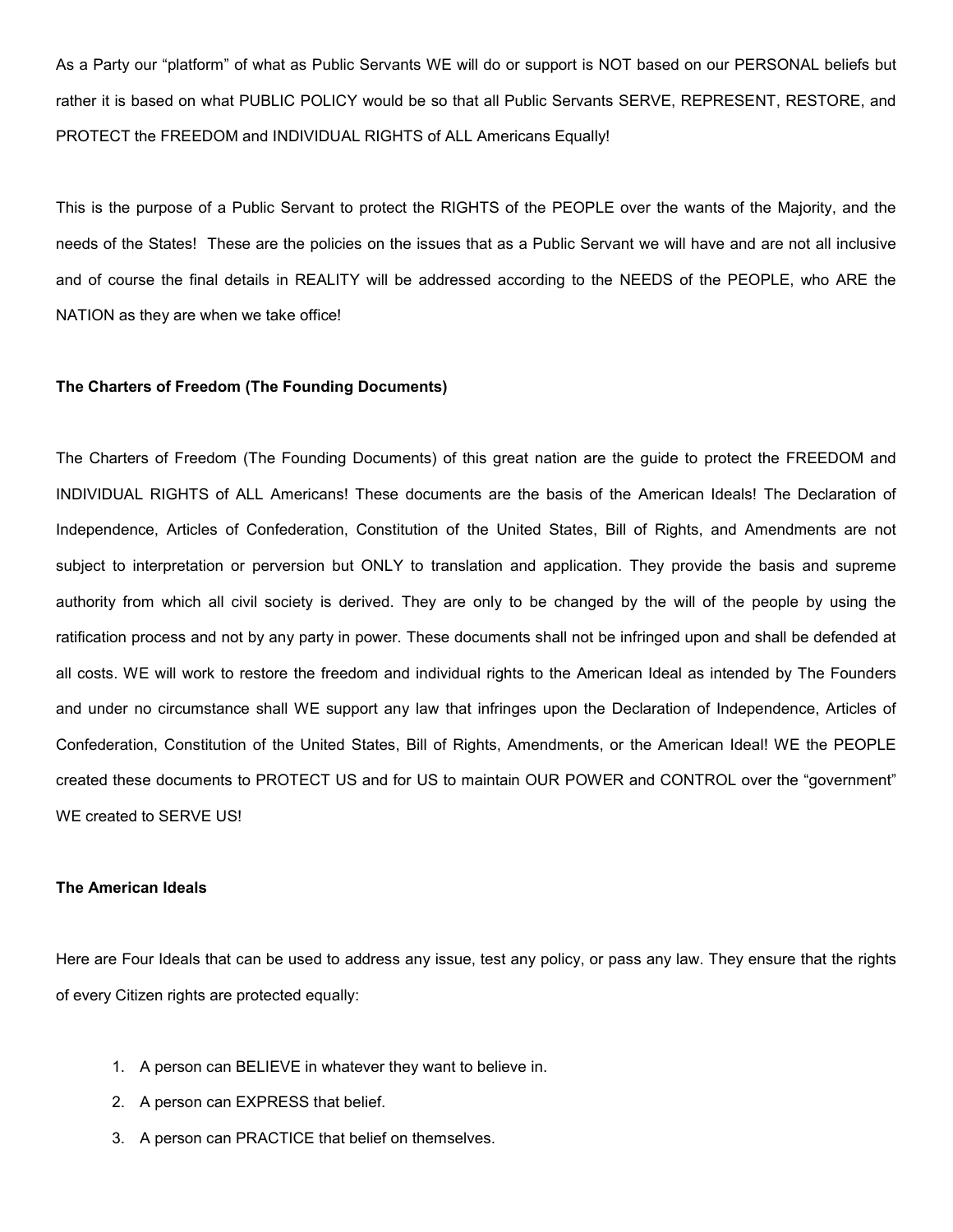4. But, a person CANNOT IMPOSE that belief upon others and vice versa.

## The Universal Laws of Civil Society

This platform uses The Universal Laws of Civil Society as a base as does any society that wishes to live in PEACE! They are:

- 1. NO MURDER
- 2. NO ROBBERY

--------------------------

- 3. NO RAPE
- 4. NO LYING
- 5. NO CHEATING
- 6. NO STEALING
- --------------------------
- 7. NO IDENTITY THEFT

These are the laws that "government" can make that say you CANNOT do this, after that it is a matter of creating the reasonable regulation that says you CAN do anything, as long as you DON'T damage other persons or property!

## Religion (ARFA – American Religious Freedom Act)

In America WE adhere to the AMERICAN IDEAL of: FREEDOM of RELIGION and the PRACTICE THEREOF! And, to support this WE will adhere to the premise of "Separation of Church and State." That there shall be no "State or National" established or recognized religion or church. No single persons or groups religion (beliefs) shall be placed above another. But, WE will support the individuals RIGHT to FREEDOM of RELIGION and the PRACTICE THEREOF, equally, for ALL Americans. To ensure this, WE, as Americans must agree to create the environment that allows all religions to be practiced equally without forcing any religion on anyone and to keep any religion from taking control of our government.

WE fully recognize and appreciate that one's religion guides their decision making processes and is the basis of their good and noble character and actions. WE also recognize that those without religious affiliation can and are just as good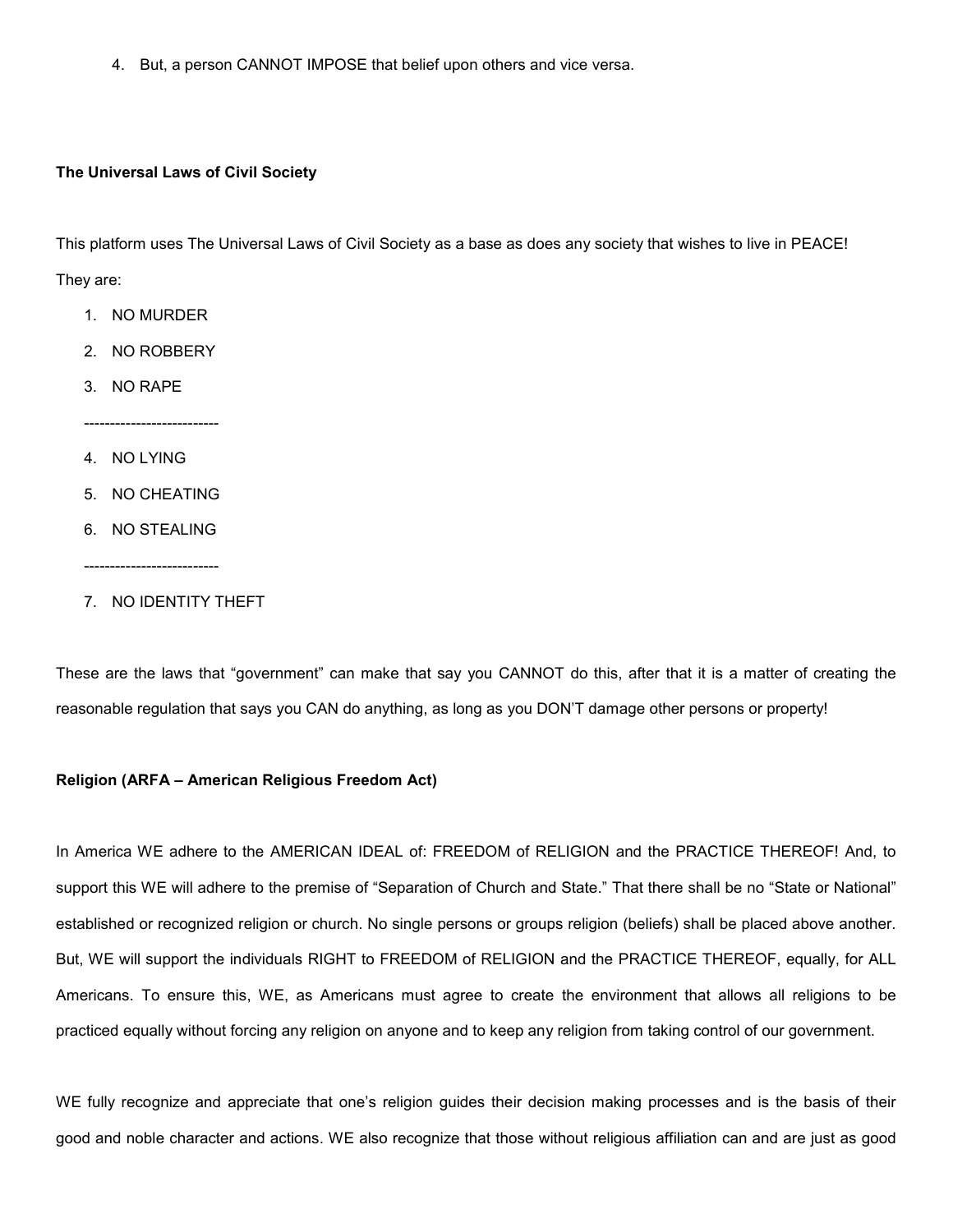and noble of character and actions and are fully capable of making sound decisions with the best interest of their fellow Citizens in mind. As such, WE will judge any law by the content of its character, by its words and its actions; so as not to infringe upon FREEDOM of RELIGION and the PRACTICE THEREOF!

#### Jobs (AJA – American Jobs Act)

America is in transition. Jobs are the key to any success, recovery, or prosperity. Stimulation of the FREE MARKET by creating the environment for people to create businesses and create JOBS is the priority of this platform. With the MINIMUM regulation necessary to protect the Citizens! To build and rebuild the infrastructure needed to take America to the next level, government will award contracts to complete infrastructure repair projects. These projects will be prioritized, by the needs of the people and open to public scrutiny, in order to assure proper oversight and avoid governmental fraud, waste, and abuse. WE will support the creation of an environment for people to create JOBS and the production of PRODUCTS and SERVICES that will support a living-wage for every American to work, while replacing unemployment offices with employment offices. Advance workers rights so there is NO need for unions, achieve workplace equality for all employees, and the ability to share in the wealth they create. Set a minimum wage.

#### Healthcare (AHA – American Healthcare Act)

Establish AMER-I-CARE = Public, Private, Personal, Available, Affordable, Healthcare for ALL! For those who seek the choice of a PUBLIC HEALTHCARE PLAN, there is "Universal Medicare", for those who do not want this option they can choose to select a PRIVATE HEALTHCARE PLAN of their choice, and for those who are the "gamblers" there is the PERSONAL HEALTHCARE PLAN of their choice. WE will alter and abolish ObamaDcare, TrumpRcare, Medicaid, Medicare, and VACare with the advent of "Universal Medicare"! Clean up the FRAUD, WASTE, and ABUSE within the Healthcare system. Veterans will have the CHOICE of receiving their healthcare from public, private, personal, or military.

#### Defense (ADRA – American Defense Readiness Act)

The security and safety of the people and our nation is the highest priority. This is a PRIVILEGE, DUTY, and RESPONSIBILITY of all government. The strength of our nation is the people and in order to protect them when necessary a strong, well trained and well regulated, all volunteer force is essential. We will have the BEST LEAN, MEAN, FIGHTING MACHINE! The military forces of the United States of America belong to the United States of America and are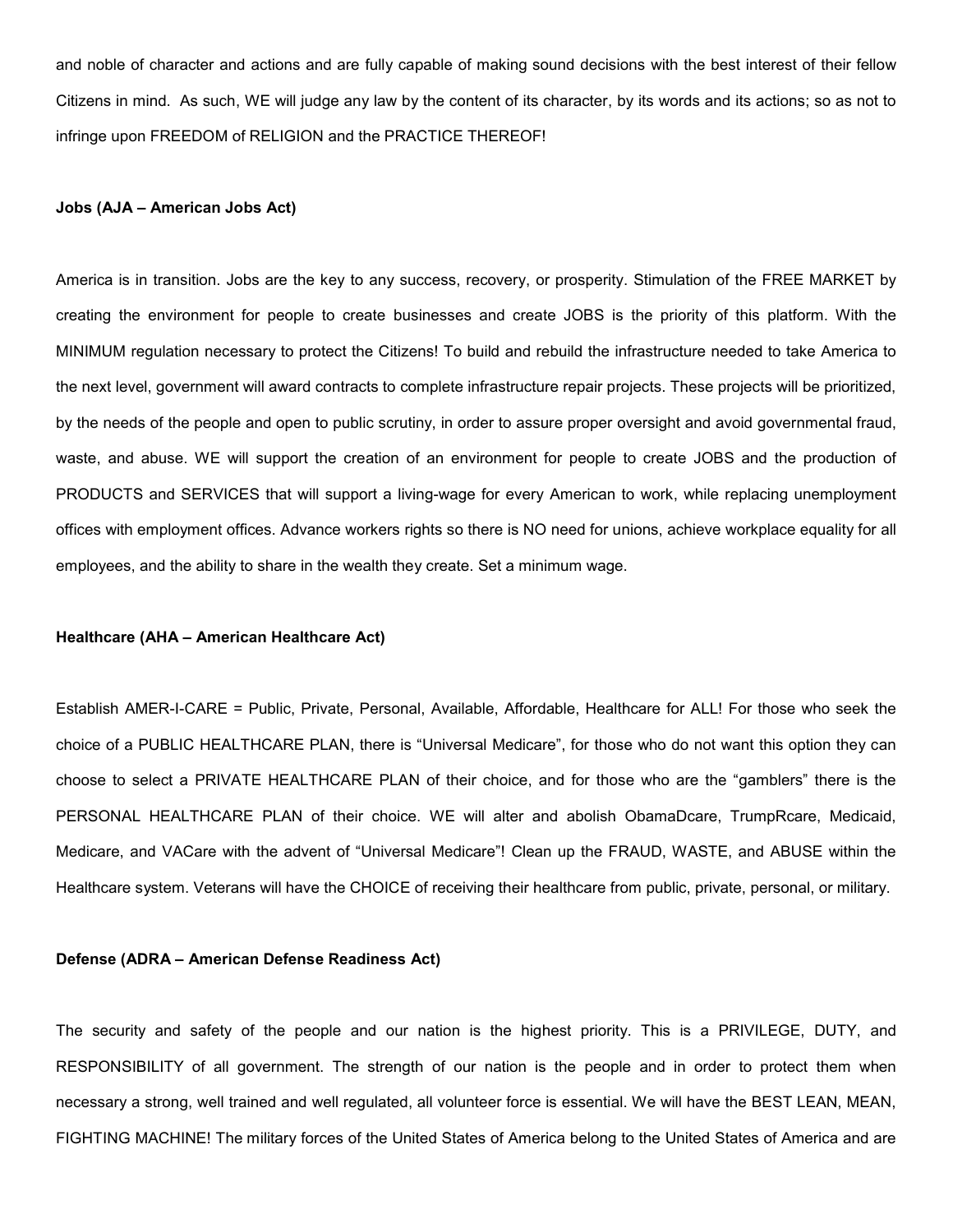not to be used for foreign entanglements that do not directly threaten our nation's security and interests. At no time will the needs of National Security violate the unalienable/GOD given rights guaranteed to the Citizens of The United States of America! We will promote the implementation of a "well regulated Militia" so Citizens can exercise their 2nd Amendment Right! The military forces of the United States of America will be used to bring forth, restore, and defend the FREEDOM and INDIVIDUAL RIGHTS of WE the PEOPLE, against ANY foe foreign or domestic!

#### Borders (ASBA – American Secure Borders Act)

To insure National Security the borders must be secured, with proper and clear entrance/exit points and transit lanes so Citizens, visitors, immigrants, or refugees can safely and legally enter and exit America. This is not to hinder legal entry or exit, but ONLY to protect our Citizens, Nation, and those who come to America. While the federal government has the privilege, duty, and responsibility to set the policy for entry and exit, all levels of government federal, state, and local will have the privilege, duty, and responsibility to implement that national policy for security of our borders, airports, and seaports.

#### Immigration (AIA – American Immigration Act)

Reform the immigration system so people who want or need to come to America can do so LEGALLY! Cut the FRAUD, WASTE, ABUSE, and BUREAUCRACY!

## Illegal Entrants (ALEA – American Legal Entry Act)

OUR position on illegal entry is the safety and security of our Citizens and this great Nation. It is the privilege, duty, and responsibility of government to insure ORDERLY and LEGAL entry into this Nation. WE will ONLY take the actions necessary to bring about or enforce LEGAL ENTRY.

The following is a 10 step plan to bring about and enforce legal entry:

1. WE must secure all borders and international ports of entry to properly protect our nation from potential foreign threats.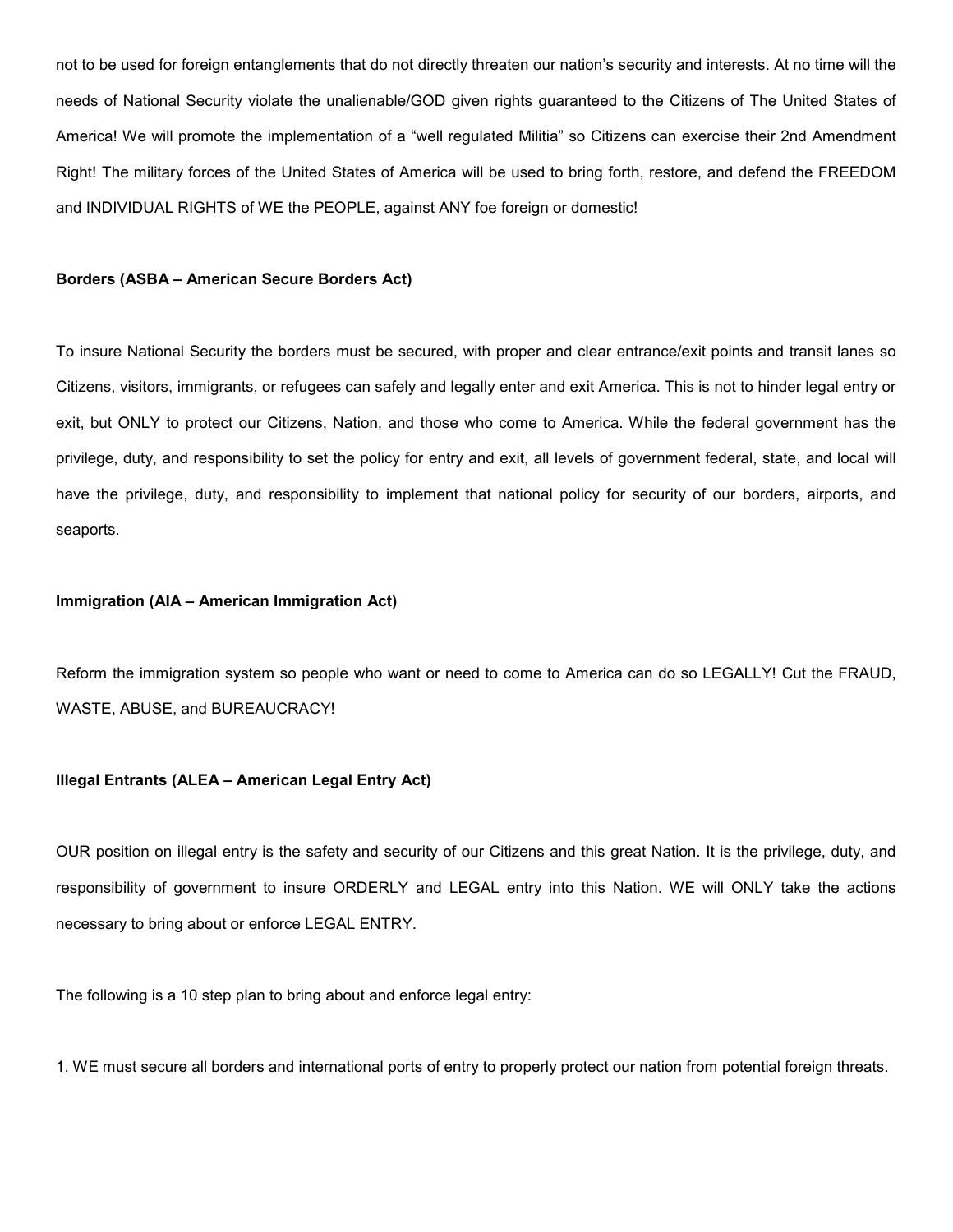2. WE must enforce immigration policies and laws by allowing Federal, State, and Local government to cooperate, coordinate, implement, and enforce the national policy and laws in coordination with the National Border Security Agencies.

3. All illegal entrants will report to a local immigration center and get documented and registered within a deadline for compliance.

a. Any illegal entrant that fails to get documented and registered within the deadline will be subject to immediate and permanent deportation.

b. All illegal entrants who commit felony civil or criminal crimes before or after documentation and registration, unless they are cleared or expunged of these crimes, shall face immediate and permanent deportation.

c. All illegal entrants found trying to enter the United States after the deadline will be subjected to immediate and permanent deportation.

d. Any illegal entrant must be represented by an attorney prior to facing deportation, paid for by their country of origin, or by the withholding of foreign aid funds to that country or origin.

4. WE will expedite the hiring of extra agents or the use of Military Forces to meet the Nation's and States needs as necessary for the time needed to implement this plan. This increase in border security shall be paid for by specific budget stipulations in Home Land Security funding.

5. All illegal entrants to be deported will be treated humanely, respectfully, with medical care as required, and then returned to their country of origin. The country of origin shall be responsible for all expenses, medical or otherwise. These funds if the country does not agree to pay shall be deducted from any foreign aid that those countries of origin may receive.

6. Any illegal entrant properly documented and registered by the deadline, must submit to criminal prosecution for the crime of illegal entry, submit to sentencing, and complete the restitution for this crime, after which they must acquire a sponsor, and can choose to apply for any other legal status afforded to any legal entrant of this nation, they must also learn a sufficient level and become proficient in the American Language for communication and public safety, and shall be given a deadline to complete this process, based on each individual applicant's needs, not to exceed 4 years, without extensions.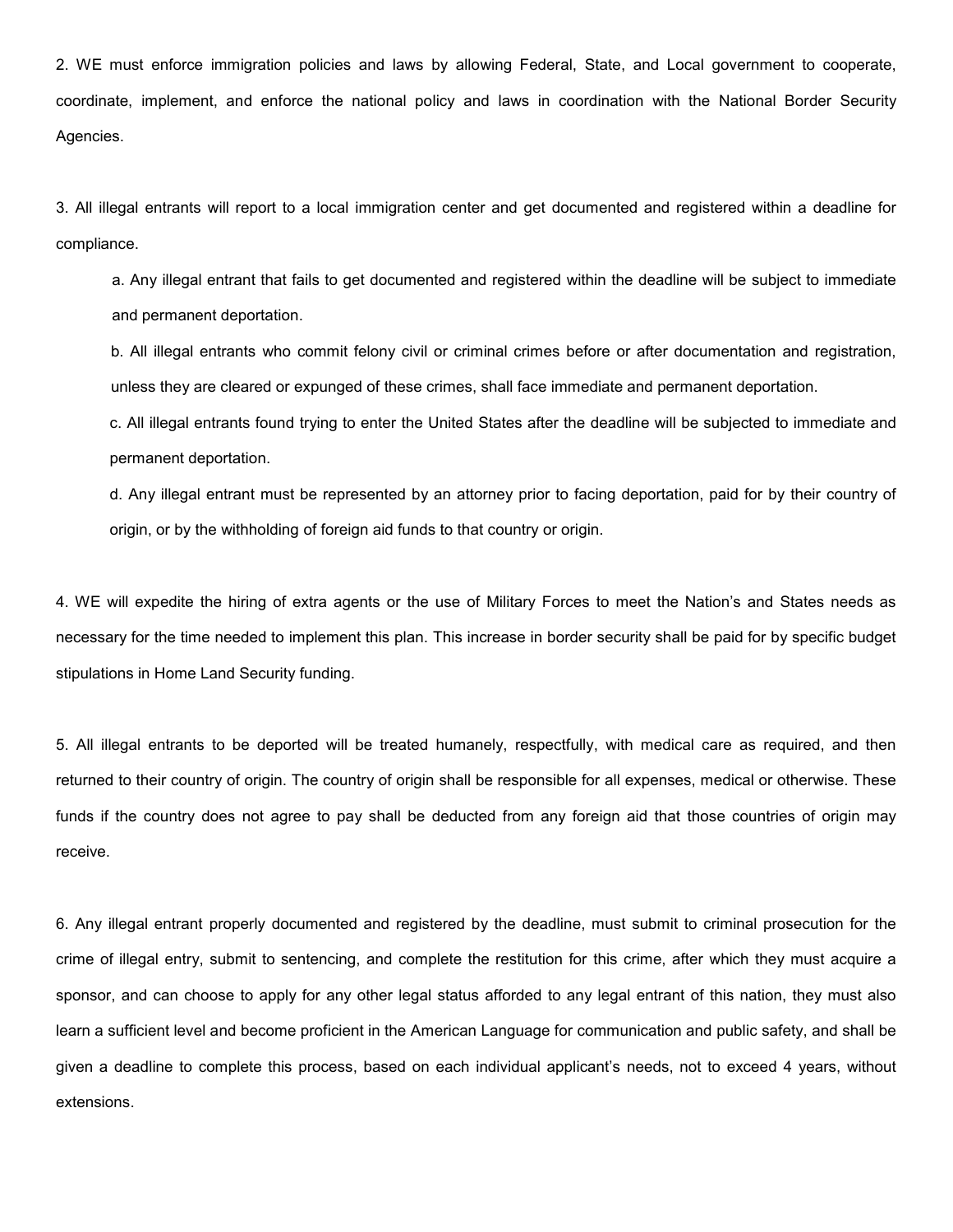7. All documented and registered illegal entrants between the ages of 6 to 18, must register and attend school as part of the sentencing and restitution for the crime of illegal entry, or face immediate and permanent deportation.

8. No illegal entrant under this plan will be eligible for immigration ahead of legal immigrants already engaged in the application process.

9. All documented and registered illegal entrants over 18, who choose to seek immigration must be employed and completing restitution, or be a full time student and completing restitution, or face immediate and permanent deportation.

10. Any corporations, conducting business in the United States found to hire illegal entrants after the deadline, will be subject to prosecution for hiring of illegal entrants, and upon conviction shall be fined up to 50% of their business holdings. This creates the environment for businesses to sponsor documented and registered legal entrant workers and workers from countries of origin, through US Embassies and Consulates, provided a corporation can document that an insufficient labor force exists in a particular area.

## Public Safety (APSA – American Public Safety Act)

In order to resolve the gun "violence" issue, to address the reasons of gun violence, and to protect the rights of ALL American Citizens equally. We do hereby put forth these Acts, to SERVE, REPRESENT, RESTORE, and PROTECT the FREEDOM and INDIVIDUAL RIGHTS of ALL AMERICANS EQUALLY!

In order to ensure the safety of the public here are three policies that address the issue of Public Safety. They ensure that the rights of every Citizen rights are protected equally:

- 1. De-escalation/Demilitarization of Law Enforcement and Peace Officers nationwide.
- 2. Implementation of Emergency Mental Health Orders: (Mental Health Evaluation)
- 3. Public Servant Mental Health Evaluations (Mandatory).

## School Violence (ASSA – American Safe Schools Act)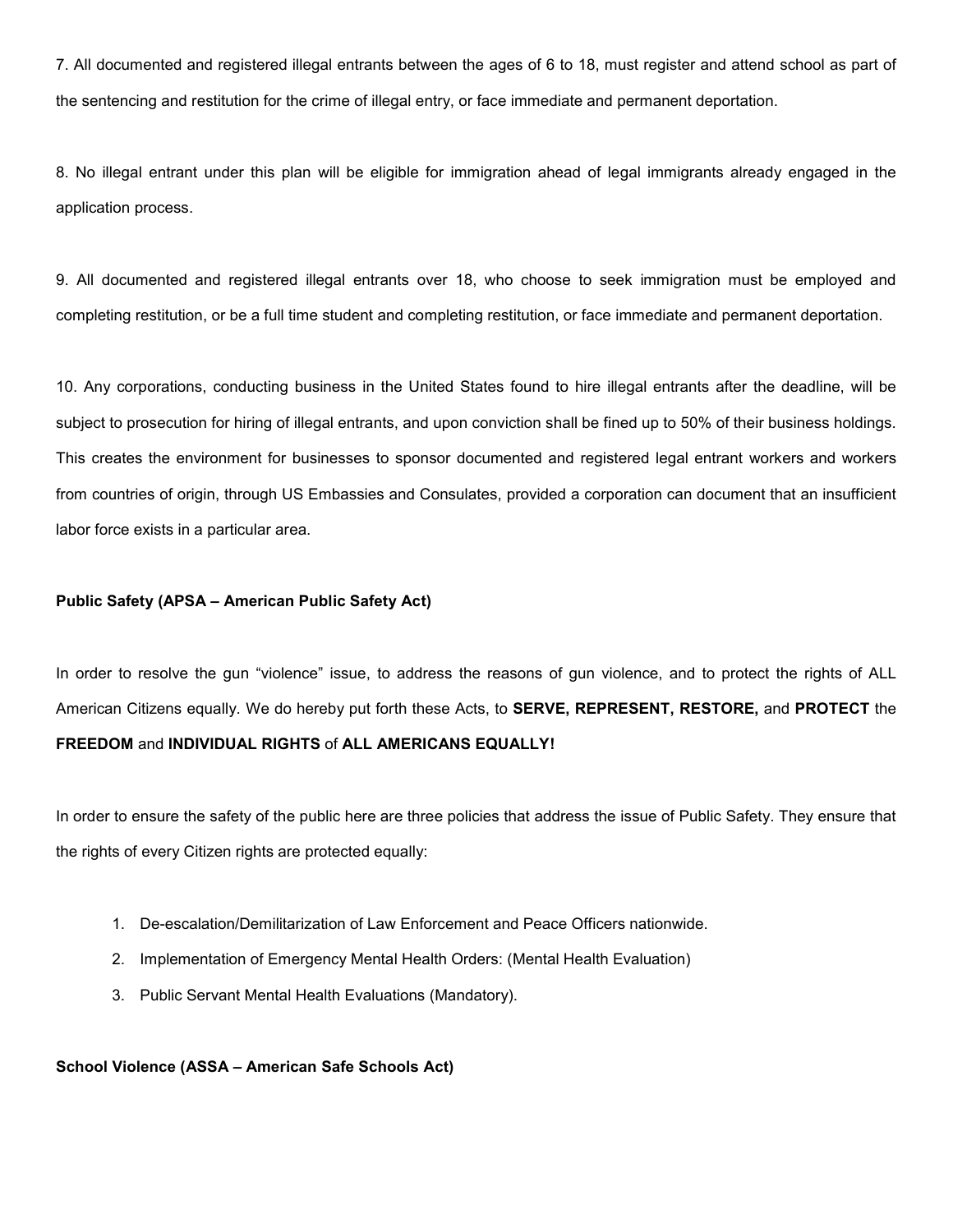In order to enhance the safety of our schools here are the policies that address School Safety. They address the need for policies to protect students, teachers, administrators, and the public at large.

- 1. Public Safety Officers in every school. (1 minimum 2 for backup)
- 2. Teachers CHOICE to arm for protection of students and themselves.
- 3. Self Defense Education as part of Physical Education and Health Education reintegration.
- 4. Teaching Gun Safety Education.
- 5. School Entrance Security ( Metal Detectors, Safe Zones)
- 6. Civil Rights Education (What are a Citizens Rights)

# Gun Safety (ACSA - American Gun Safety Act)

- 1. Gun Education & Safety (AGSA Education)
- 2. Conceal Carry No permit or license, Educational Certification.
- 3. Open Carry No permit or license, Law Enforcement, Military, Commercial, and Civil.
- 4. Regulation of Recoil Stocks as Automatic Weapons.
- 5. Clarification of Gun Levels (Single Manual, Manual Multi Manual, Semi Auto, and Automatic)
- 6. Age appropriate Regulation (16 Single Manual (Parental Consent), 18 Manual Multi/Semi Auto, 21 Automatic)
- 7. Reform Buy Certification (Mental Health, Back Ground, Instant Check & Redress)
- 8. Equal Technology Access for Safety.

# Gun Rights (AGRA – American Gun Rights Act)

- 1. Cannot Ban as enshrined by the Declaration of Independence and 2nd Amendment.
- 2. Must NEED TO and with the MINIMUM Regulation by the Levels.
- 3. Carry Regulations (OPEN Badge or Insignia) (Concealed by Education & Certification)
- 4. Organization and implementation of United States Militia and State Militias to PROTECT WE the PEOPLE!
- 5. Civil Rights Education (DOI, AOC, COTUS, BOR, A, AL, TAI, and TAW)

The purpose of these ideals, regulations, education, guidelines, and acts are to enhance and clarify WE the PEOPLE'S RIGHTS, and to LIMIT "government" infringement upon them. WE the PEOPLE created PUBLIC SERVICE (government)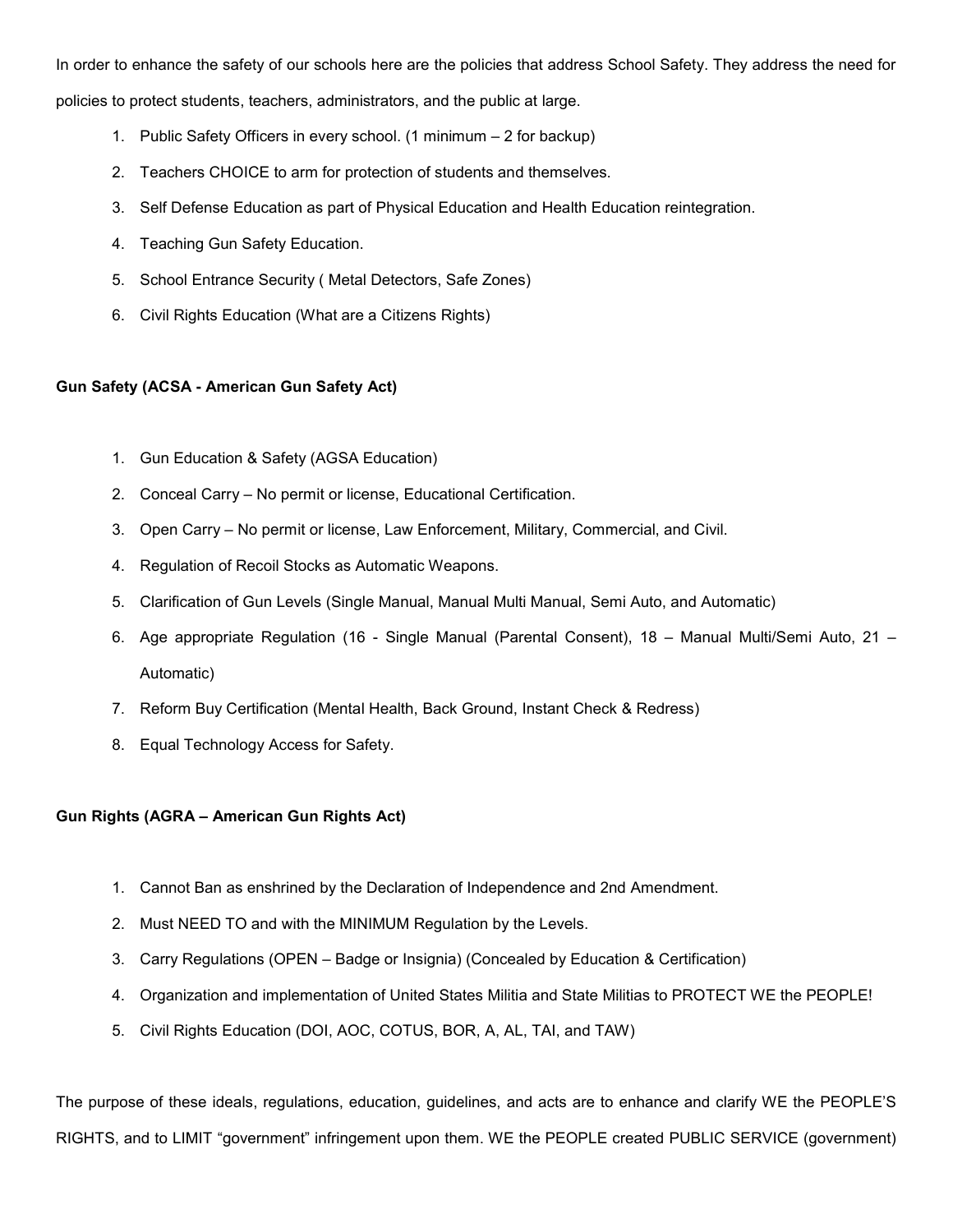to SERVE US, to create the environment so WE can succeed and prosper. To NEVER rule over US, but to SERVE US, to throw off Tyranny, Authoritarianism, and Dictatorial Rule, so that WE the PEOPLE by our Declaration of Independence are FREE and INDEPENDENT PEOPLE, States, and a Nation! That, Public Servants (government) is OF the PEOPLE, BY the PEOPLE, and FOR the PEOPLE, ALL the PEOPLE, EQUALLY! That if ONE of OUR RIGHTS is infringed upon, then ALL of OUR RIGHTS are infringed upon! Thus protecting US from the Lunatic Individual, the MOB, Enemies (Foreign or Domestic), and "GOVERNMENT" or individuals within that are NOT there to SERVE ALL of US, EQUALLY! As always ANY RIGHTS, Privileges, Duties, and Responsibilities not covered in these Acts are RESERVED to WE the PEOPLE (Individually and Collectively) to ensure OUR LIFE, LIBERTY, and PURSUIT of HAPPINESS! Let NO ONE or NOTHING stand in the way OUR GOD GIVEN/UNALEINABLE RIGHTS!

#### Education (AEA – American Education Act)

WE understand the education of our youth is vital to the future of our Nation. WE need a MINIMUM National Educational Standard Test (NEST) to ensure that our children have the minimum education necessary to become a productive member of society. WE will respect the Tenth Amendment. Local communities have the privilege, duty, and responsibility to implement and ensure that the minimum national standard is met by a minimum of student testing and teacher evaluation.

Any decisions made with regards to education reform will be made from the input from teachers at the local levels as to how to meet the minimum national standard. No one knows what needs to be done better than those in the classroom every day. No monies from the public will be given to "for profit" charter schools or private schools, and parents have the choice to Public, Private, or Personal education and the responsibility to fund the path they choose. Furthermore, WE will work to reform and streamline the Departments of Education at all levels.

Zero the interest rate on student debt to free a generation of Americans from debt. Develop a world-class public, private, and personal education system from pre-school through the university levels.

#### Diplomacy (ADA – American Diplomacy Act)

American policies should not interference with the internal affairs of sovereign nations. America will be a SUPERPOWER NOT a SUPERBULLY! As a member of the global community, WE will work to make the lives of all world Citizens better,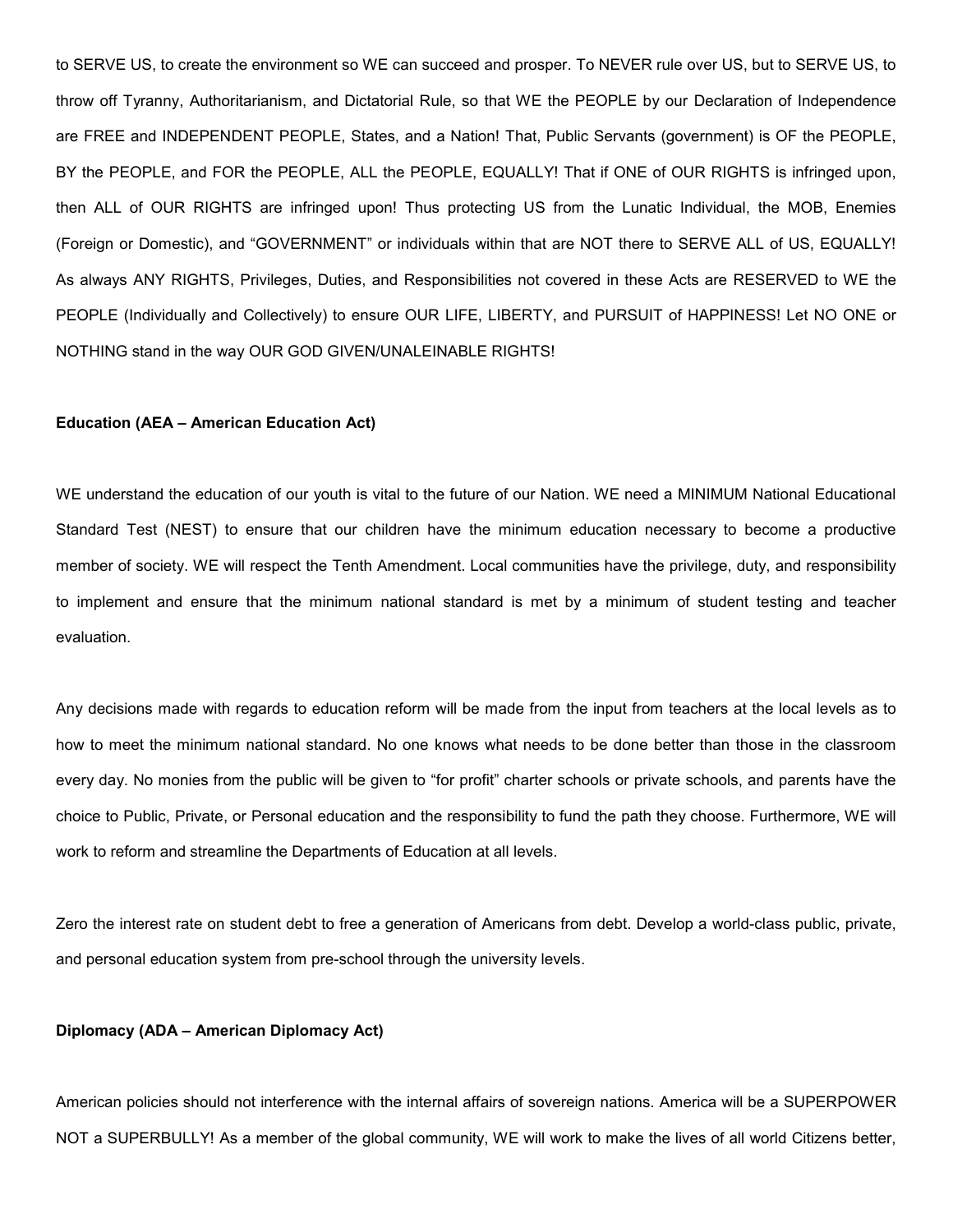but WE should not mandate the affairs of other countries. BUT, it will be the policy to promote and defend the FREEDOM and INDIVIDUAL RIGHTS of all the people worldwide.

Establish a foreign policy based on diplomacy, international law, and human rights. End the warring that is turning our Nation into a bankrupt "empire". Stop U.S. support and arms sales to human rights abusers, and lead on global nuclear disarmament.

#### Budget (ABBA – American Balanced Budget Act)

The spending by government at all levels is OUT OF CONTROL. It is in the best interest of our Nation to reduce the national debt by creating, moving toward, and adhering to a BALANCED BUDGET by reducing the size of government at ALL levels through the cutting of fraud, waste, and abuse, and if necessary major spending cuts that will eliminate spending that the people choose to cut by their choice to fund the services and products they give government the privilege, duty, and responsibility to provide.

#### Economy (AEA – American Economy Act)

Create the MINIMUM reasonable regulation necessary so that the "BIG" banks will not fail OR fail America! Open the Federal Reserve. Support the development of worker, owner, and community run small businesses. Create the environment for Wall Street, Big Corporations, and the Rich to invest in public and national works and charity. Transition our public utilities from private for-profit to public non-profit. Ensure that ALL trade agreements are FAIR trade agreements that benefit OUR Workers, OUR Businesses, and OUR Nation!

#### Taxes (ATA – American Taxation Act)

Taxation is an abomination to this Nation! No system of taxation is fair! It is one of the major reasons why WE fought The Revolutionary War along with FREEDOM and INDIVIDUAL RIGHTS! WE will alter & abolish taxation, in a stepped manner and replace it with giving the Citizens the choice to fund the public products and services they give government the privilege, duty, and responsibility to provide for them.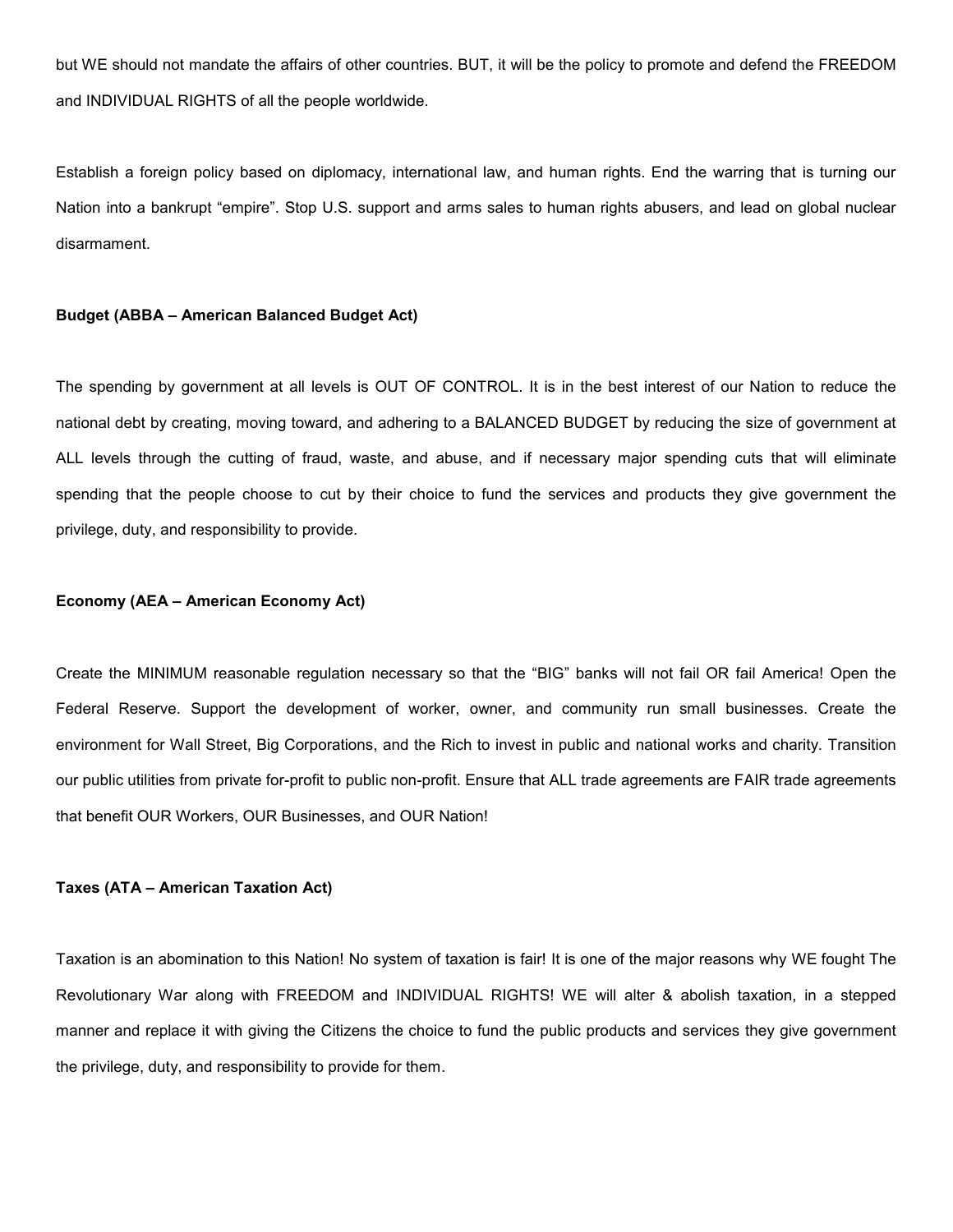WE will abolish the IRS and replace it with "The Office of Operational Funding" the purpose of which will be to receive and distribute the funds the Citizens provide for the products and services that the Citizen USE, CHOOSE, and BELIEVE IN! The people will hold the purse strings of the Nation and will not be FORCED to fund products or services they do not use, choose, or believe in. This will aid in balancing the budget and putting the funds into the needs of the PEOPLE, and cut FRAUD, WASTE, and ABUSE that is inherent in taxation.

#### Benefits (AEBA – American Earned Benefits Act)

The men and women who have served, and are currently serving, our nation honorably at all levels of government are deserving of a policy not to cut any earned benefits without the prior, or simultaneous, cut to all federal employees benefits. No group should be singled out due to the inability of our elected officials to manage the Nation's coffers or to make deals that they have no intention or are capable of honoring. Any cut to earned benefits must begin from the top down with salaries and retirement benefits first, to serve as a gesture of solidarity to the people we have the PRIVILEDGE to SERVE and REPRESENT!

WE view a benefit as something earned. Examples of earned benefits include, but are not limited to, "Social Security", "Medicare", or other products or services that the people earn by working for or contributing to.

#### Welfare (AWTWA – American Welfare to Workfare Act)

A comprehensive overhaul of the "welfare system" must be made to ensure that those who truly need help can receive it, while eliminating the abuses that exist within it. Welfare must become a to WorkFare Program to help Americans get back on their feet, to learn a new trade, or to gain new education to return to work, which will better our Nation. By eliminating the abuse, this will reduce costs and get people back to work, help those that need help and encourage the use of charities to aid in making our Nation strong again. The PEOPLE helping PEOPLE!

## Elections (AVA – American Voting Act)

Very simply a major overhaul of our nation's election system and laws is needed at the Federal, State, and Local levels to make them fair and ensure that VOTER FRAUD and VOTER SUPPRESSION does not occur. Voter Fraud and Voter Suppression shall be prosecuted as felonies. WE will create the Department of Elections to implement MINIMUM national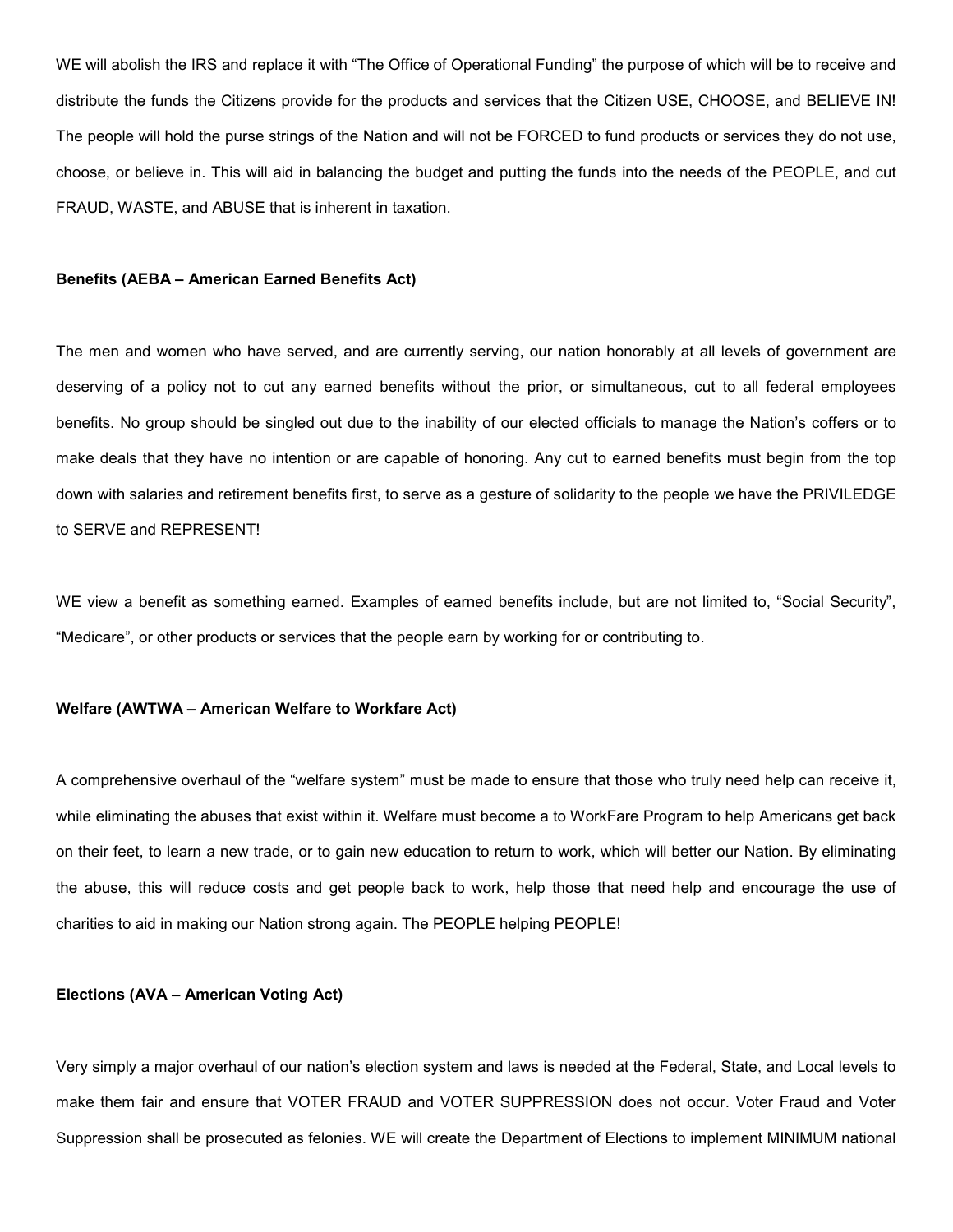standards for elections, and the States have the privilege, duty, and responsibility to implement those national standards to allow for FREE, OPEN, EQUAL, ACCESS to the MEDIA, BALLOT, and VOTE for voters AND candidates! All elections shall require identification to vote. WE will support the creation of a USID (United State Identification Card) as an option!

The Electoral College will be reformed. The awarding of electoral votes should be proportional to the popular vote of the people, rather than any winner takes all or any other scheme. Voting Districts must be drawn using natural or clearly defined boundaries, not based on any other factors. Gerrymandering will be ABOLISHED!

Access to the ballot has been hijacked. A minimum national standard for access to the ballot for the President and Vice President shall be established and All State Department of Election requirements should ensure that access to the ballot of any eligible candidate will not be hinder by not associating with or associating with any political party.

ONLY Citizens can contribute directly to a candidate's campaign. Other entities are not Citizens and they can ONLY contribute to the political process and not to a candidate's campaigns. Contributions of Citizens will be limited to donating to a candidate's campaign or to the political process for which they are able to vote.

Corporate "personhood" shall be ABOLISHED to prevent political influence and creates a truly representative government that ensures the wants of the lobbies, the wants of big business, the wants of the wealthy, the wants of the majority, and/or the needs of the States do not outweigh the RIGHTS of the individual. Eliminate private and public political action entities and reform campaign financing. Open ballot access and create OFFICIAL open debates.

## Congress (AGPA – American Government Pay Act)

The pay, benefits, and the way our public SERVANTS conduct legislative business has gotten completely out of hand. The amount and extent of these will be based on those solutions that give control of these to the PEOPLE. The President, Vice President, House, Senate, Supreme Court will receive NO benefits that are NOT available to the Citizens!

House of Representatives and Senate members are elected by their States, to represent their Residents and State; their pay, benefits, and conduct should be set by and paid for by the PEOPLE of the State that elects them and must meet the same criteria as ALL state employees.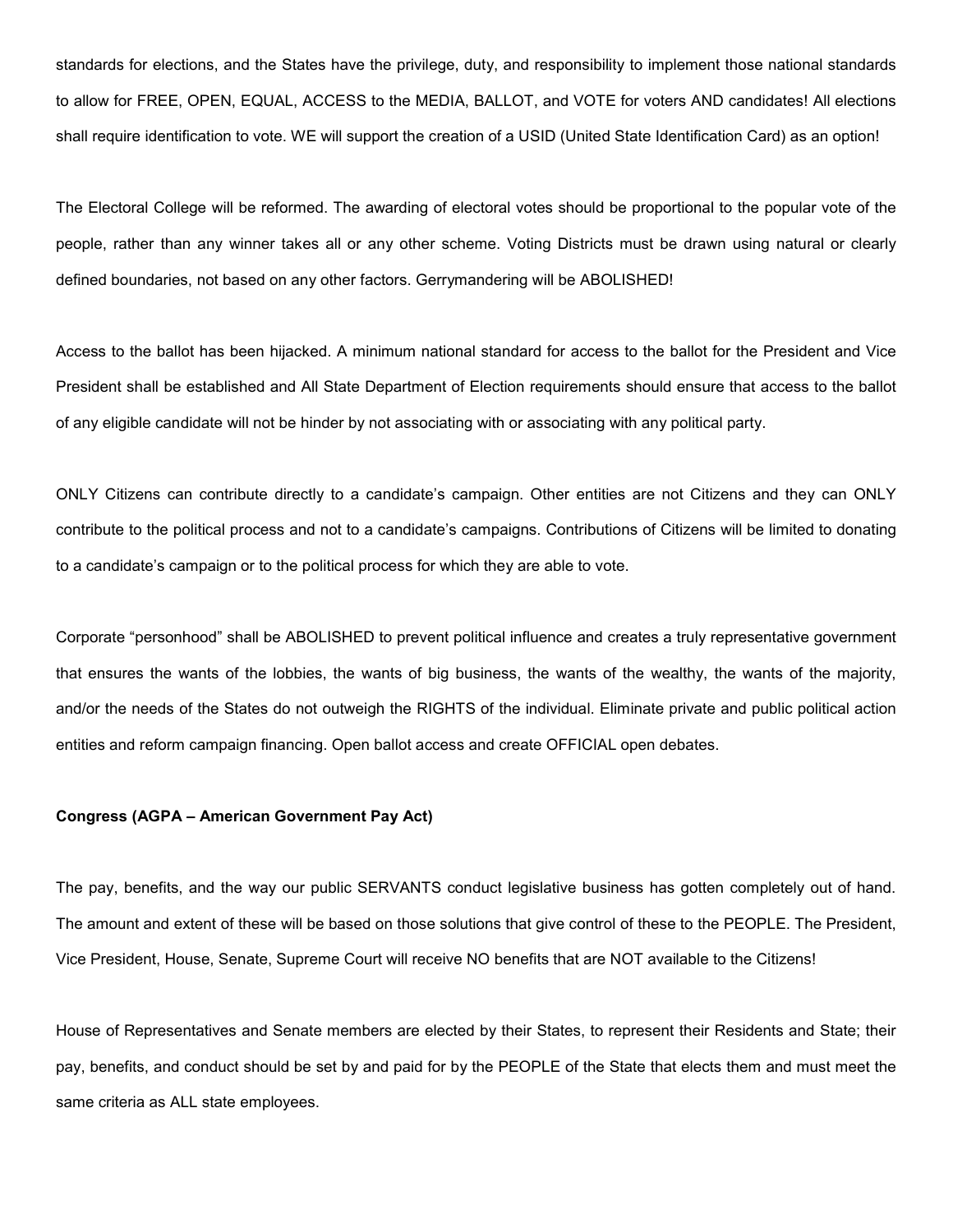#### Legislation (ALA – American Legislation Act)

The creation of Federal Legislation has deteriorated into what is essentially "PORK" politics in which a bill is written under one title and the bulk of the bill and expense for it is in reality one or more "PET PROJECTS" that benefit a particular Congress person's district or business located there. These additional projects, referred to as "PORK" or "RIDERS", shall be eliminated, if a bill cannot stand on the merits of the title, then they should not be federally funded. Each bill passed through Congress shall have no unrelated projects added, these are part of the reason why the national debt and deficit are so high, and they only benefit those in power.

Each bill will be required to annotate the Declaratorial or Constitutional Authority in the bill, before being introduced.

#### Government (AGAA – American Government Automation Act)

Technology has created the possibility that WE the PEOPLE can AUTOMATE "government" or PUBLIC SERVICE thereby returning the CONTROL to WE the PEOPLE! We will create an online process so that the Citizens can resolve ISSUES in a TIMELY and EFFICIENT manner, to save money and is based upon The Charters of Freedom, that will remove the FRAUD, WASTE, and ABUSE of partisanship politicians and lobbies! The whole PURPOSE of PUBLIC SERVICE (government) is to SERVE US, to achieve this we will use technology to put the information, pathway, power, and ability to exercise our FREEDOM and INDIVIDUAL RIGHTS with the click of a button!

## Term Limits (ATLA – American Term Limits Act)

As the states elect their Representatives and Senators, the states should be allowed to set term limits if they so choose, on their elected officials. Term Limits should not be necessary if the way, by which Representatives and Senators create legislation, binds them to the WILL of the PEOPLE, protects the FREEDOM and INDIVIDUAL RIGHTS of ALL, and promotes the IDEALS of AMERICA!

## Resources, Environment, and Energy (ARA – American Resources Act)

As a matter of basic survival and national defense, sufficient efforts must be made in adopting, implementing, and managing a sustainable and reasonable Resource Management Program. This Resource Management Program includes,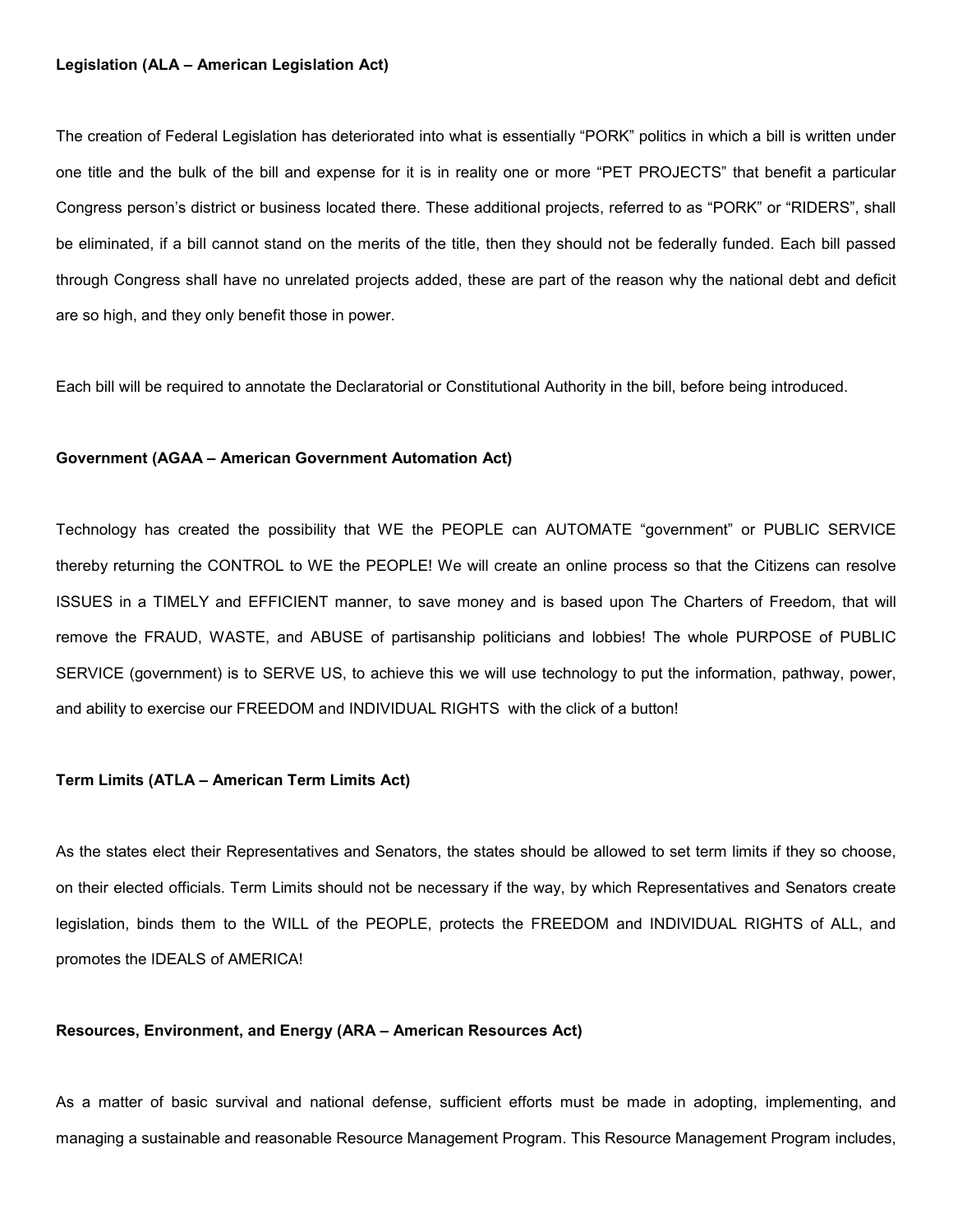but is not limited to: air, water, soil, timber, fauna, agriculture, fossil fuels, renewable energy sources, and waste management. Resource Management is a National, State, and Local jurisdictional issue. The Federal Government must be involved in establishing reasonable minimum guidelines, as well as assisting with coordinating the Resource Management efforts at the States and Local levels.

The policy of reducing our carbon footprint is an achievable goal. It is a fact that global temperatures have risen over the last century but WE must determine if this from our doing or natures doing, REGARDLESS WE need to address the issue of, "Global Warming/Climate Change", WE will not sit passively on the sideline as resources are consumed and damaged with reckless abandon by aggressive industries seeking profits. The human race has survived before and in order to continue our survival WE must work together to adapt a neutral footprint on this planet WE call Earth.

Our stance is to be practical in reducing our carbon footprint and conserving the resources WE have today for the future generations. WE will support reasonable legislation that does not decrease or overburden our production and growth. WE will have clean air, water, and healthy habitats for wildlife along with jobs and economic development. WE can achieve all of these by working together in a prudent and reasonable manner.

Develop a multi-faceted approach to put America on the path to and create millions of jobs by transitioning to a 100% reusable, renewable, recyclable, maintainable and sustainable society for resources and energy by 2030! Investing in maintainable infrastructure, sustainable agriculture, environmental conservation, and working with Earth's environment to allow the human race to survive and thrive. Lead on a global treaty to work with Climate Change. Improve over time the "destructive" energy extraction processes of: fracking, tar sands, offshore drilling, oil trains, mountaintop removal, and uranium mines. Protect our public lands, water supplies, biological diversity, parks, and pollinators. Label GMOs, and put a moratorium on GMOs and pesticides until they are proven safe. All this will protect the RIGHTS of future generations.

#### Corporate Subsides (ACRA – American Corporate Responsibility Act)

Large, multi-state corporations will not receive corporate subsidies unless the cause of the corporation's failing is from direct government regulation and WE will oppose the government demanding private businesses sell products at any set price.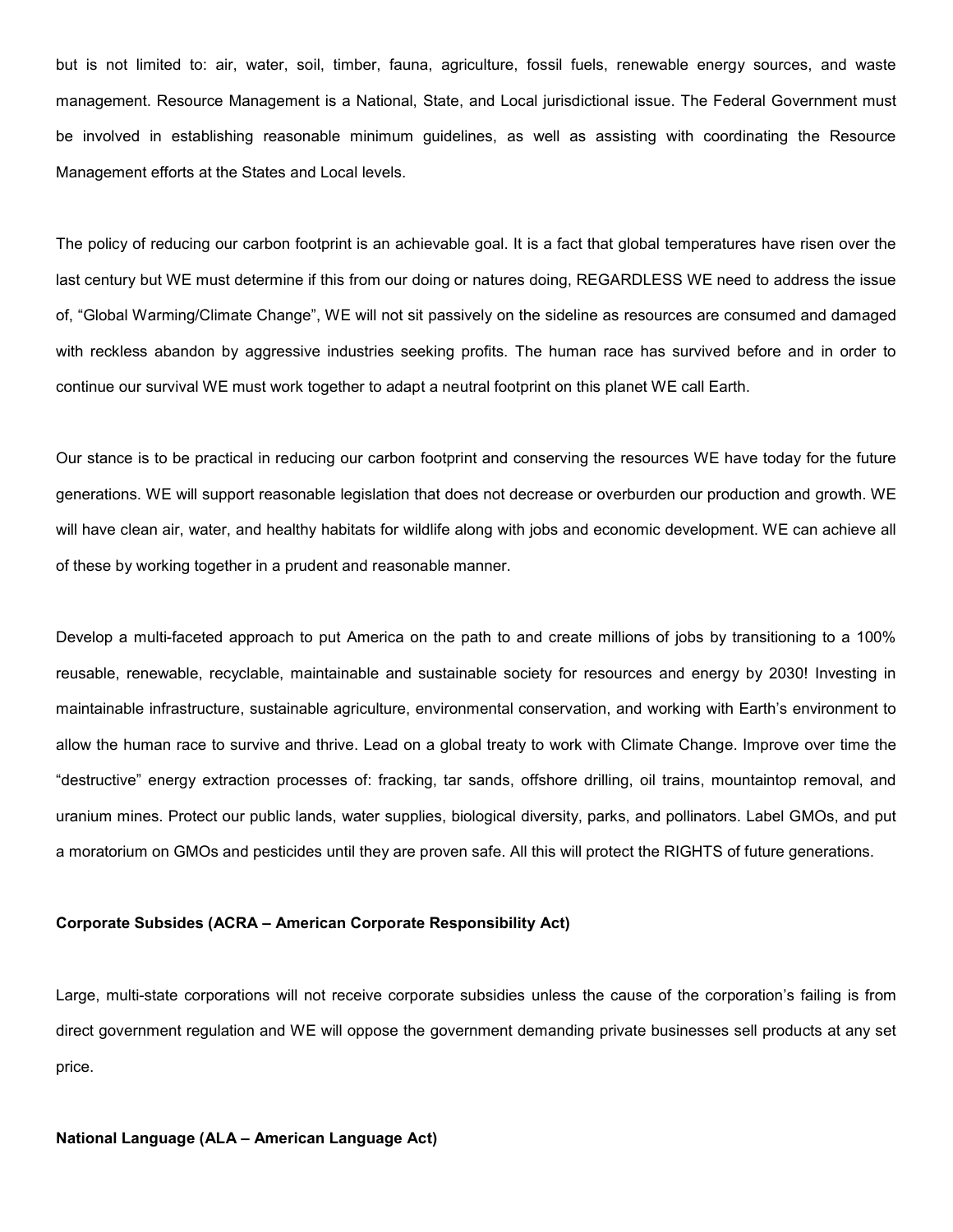The Official Language of the United States of America is the American Language that has evolved from English and takes from ALL languages on Earth. It is now a distinct and separate language and shall be a requirement of Citizenship! This will not infringe or diminish a Citizens RIGHT to speak ANY language they choose in personal conversation and the learning of other languages is wholehearted endorsed for education and travel to other countries!

#### Poverty (APRA – American Poverty Reduction Act)

WE will work to guarantee the ability of ALL Americans who work to have the economic ability to lift themselves out of poverty while ensuring access to air, water, food, housing, and utilities, with effective anti-poverty programs to ensure every American a life of dignity and the ability to focus on working to achieve prosperity and the American Dream! We will promote the implementation of MINIMUM national standards by the States! As we all know POVERTY is local and personal!

## Civil Rights and Justice (AJA – American Justice Act)

Demilitarize law enforcement and implement DE-ESCALATION to end police brutality, move from incarceration to rehabilitation, end institutionalized racism within our justice system. Expand women's rights, equal pay for equal work, protect the rights of ALL HHBT people from discrimination, Keep the internet neutral, affordable, and available for ALL, and decriminalize drug addiction, and legalize medical marijuana/hemp and personal use. WE the PEOPLE reserve ALL RIGHTS and the right to RESTORE ANY that we have given as a PRIVILEGE, RESPONSIBILITY, or DUTY to ANY "government" at ANY LEVEL!

WE will RESTORE our Declaratorial and Constitutional Rights by terminating unwarranted surveillance/spying and end persecution and prosecution of government and media whistleblowers.

#### Terrorism (ASWA – American Safe World Act)

We will not accept, tolerate, or negotiate with terrorist (Covert or Kill Ideology), we will close Guantanamo, and eliminate indefinite detention without charge or trial. We will work with other nations to FREE the WORLD from Dictatorships,